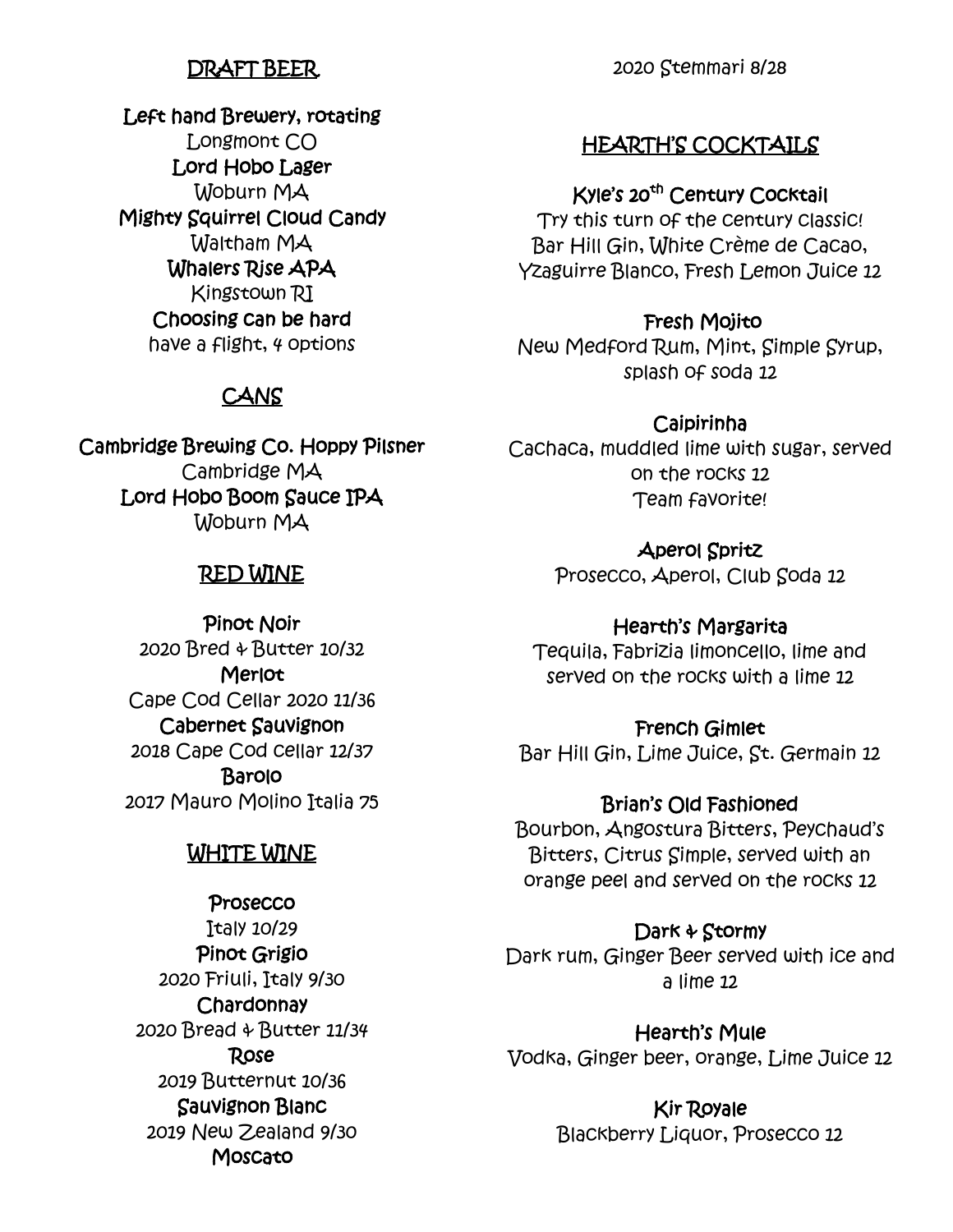#### Rum Punch

Medford Rum, Pineapple Juice, Orange Juice, Lime Juice, Chery Bitters, Grenadine 12

### NON- ALCOHOLIC **BEVERAGES**

Bottled water San Benedetto 7.5

#### Soda

Cola 3.5 Diet cola 3.5 Root beer 3.5 Ginger Ale 3.5 Sprite 3.5 Tonic water 3.5 Soda water 3.5

#### SPECIALTY DRINKS

Tiramisu 8 Ice cream Sundae 8 Brownie Sundae 9

# CAFÉ

Americano 4.5 Late 5 Cappuccino 5 Espresso 4

## HEARTH'S SPECIALS

#### Salad

Mixed greens, red onion, tomatoes, kalamata olives, feta cheese and roasted shallot dressing half 13/full 15

#### Pasta

Cheese tortellini tossed in our house made pesto with red onion and fresh mozzarella. Served warm.

16

Arnold palmer 4 MEM iced tea "unsweetened" 4 Sherley temple 4 Sunset "lemonade & crimson berry iced tea"4 Lemonade 4

## MEM TEA

English breakfast 4 Orange rooibos 4 Crimson berry "decaf" 4 Moroccan mint 4 Blue flower 4 Lemon Chamomile 4

## HOUSEMADE DESSERTS

Key Lime Pie 8

Steak tips Steak tips, mashed potato, and vegetables 18

Roasted Chicken Roasted quarter chicken served with mashed potato, vegetables 17

# LIVE MUSIC EVERY THURSDAY FROM 6PM TO 8PM

## RESERVE YOUR SPOT TODAY!